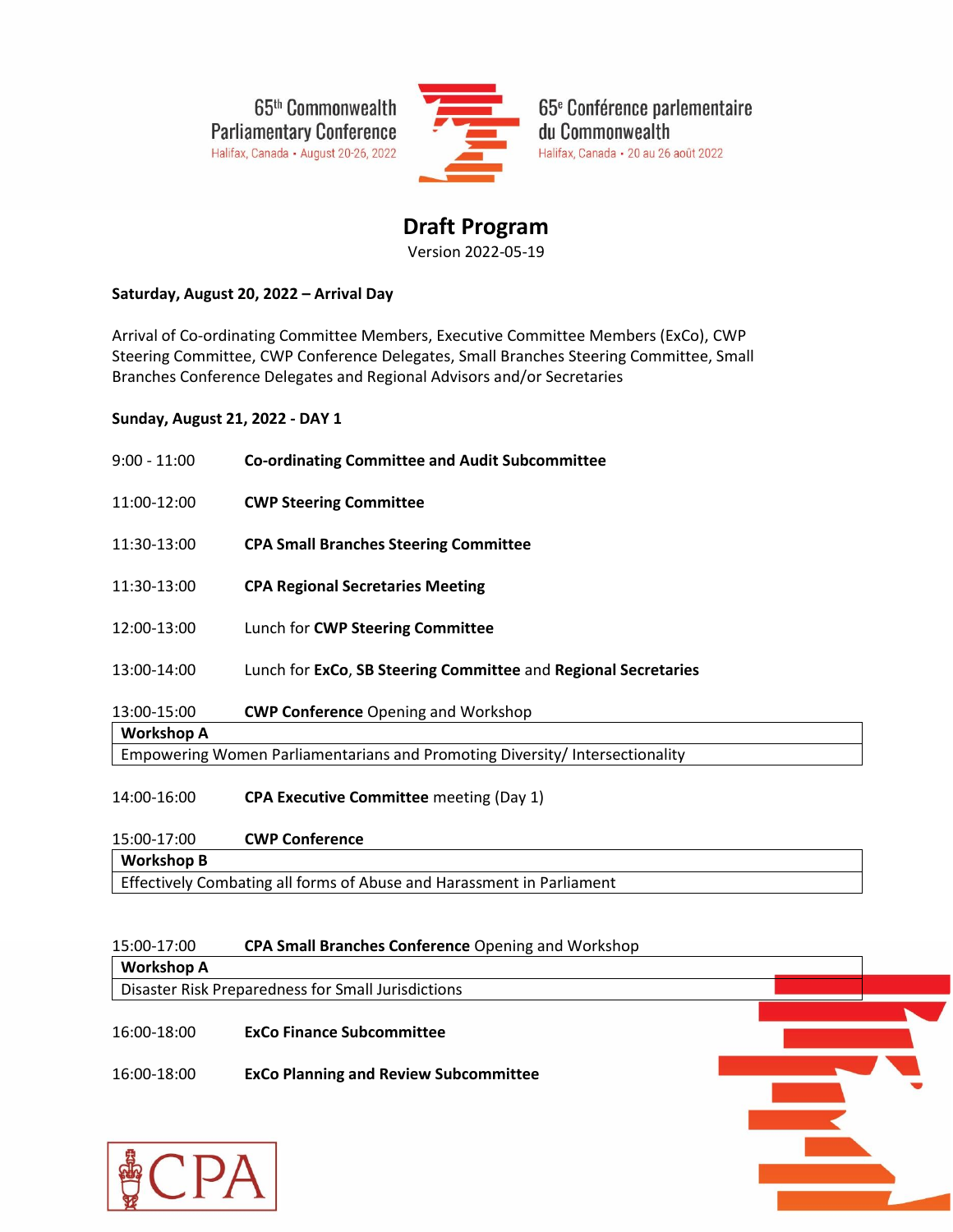## **Monday, August 22, 2022 - DAY 2**

Arrival of all CPC Delegates, Observers, Accompanying Persons and Society of Clerks-at-the-Table and other participants.

#### 9:00-12:00 **CWP Conference** Business Meeting (& Election of CWP Chairperson)

#### 9:00-13:00 **CPA Executive Committee** meeting (Day 2)

#### 9:00 – 13:00 **CPA Small Branches Conference** Workshops

**Workshop B**

Building Sustainable Economies in Small Branches (Talkshow)

### **Workshop C**

Financial Scrutiny and Oversight: How can Small Parliaments ensure effective accountability? (Mentoring Session)

### **Workshop D**

Wellbeing Indicators for Small Branches (Talkshow)

#### 13:00-14:00 Lunch **ExCo**, **CWP** & **CPA Small Branches**

#### 14:00 – 17:00 **CWP Conference** Workshops

| Workshop C                                                    |
|---------------------------------------------------------------|
| Financial Empowerment of Women and Gender-Sensitive Budgeting |
| <b>Workshop D</b>                                             |
| Promoting Gender-Sensitive Parliaments Post-Pandemic          |

### 14:00 – 17:00 **CPA Small Branches Conference** Business Meeting (& Election of Small Branches Chairperson)

14:00-18:00 **CPA Executive Committee** (Day 2 Overflow)

### **Tuesday, August 23, 2022 - DAY 3**

- 8:00-14:00 Various Excursion/Tours & Lunch
- 14:30-16:00 **CPwD Regional Champions Meeting**
- 15:30-17:00 Briefing for delegates, observers and secretaries
- 18:00-21:00 **Official Opening and Formal Dinner** (TBC) – Halifax Convention Center

### **Wednesday, August 24, 2022 - DAY 4**

9:00 – 10:00 Launch of Transitioning from Parliament (CPA Victoria Branch -TBC)

### 10:00 – 12:30

|  | CPC-Workshop A   CPC-Workshop B   CPC-Workshop C   CPC-Workshop D   SOCATT |  |  |  |  |
|--|----------------------------------------------------------------------------|--|--|--|--|
|--|----------------------------------------------------------------------------|--|--|--|--|